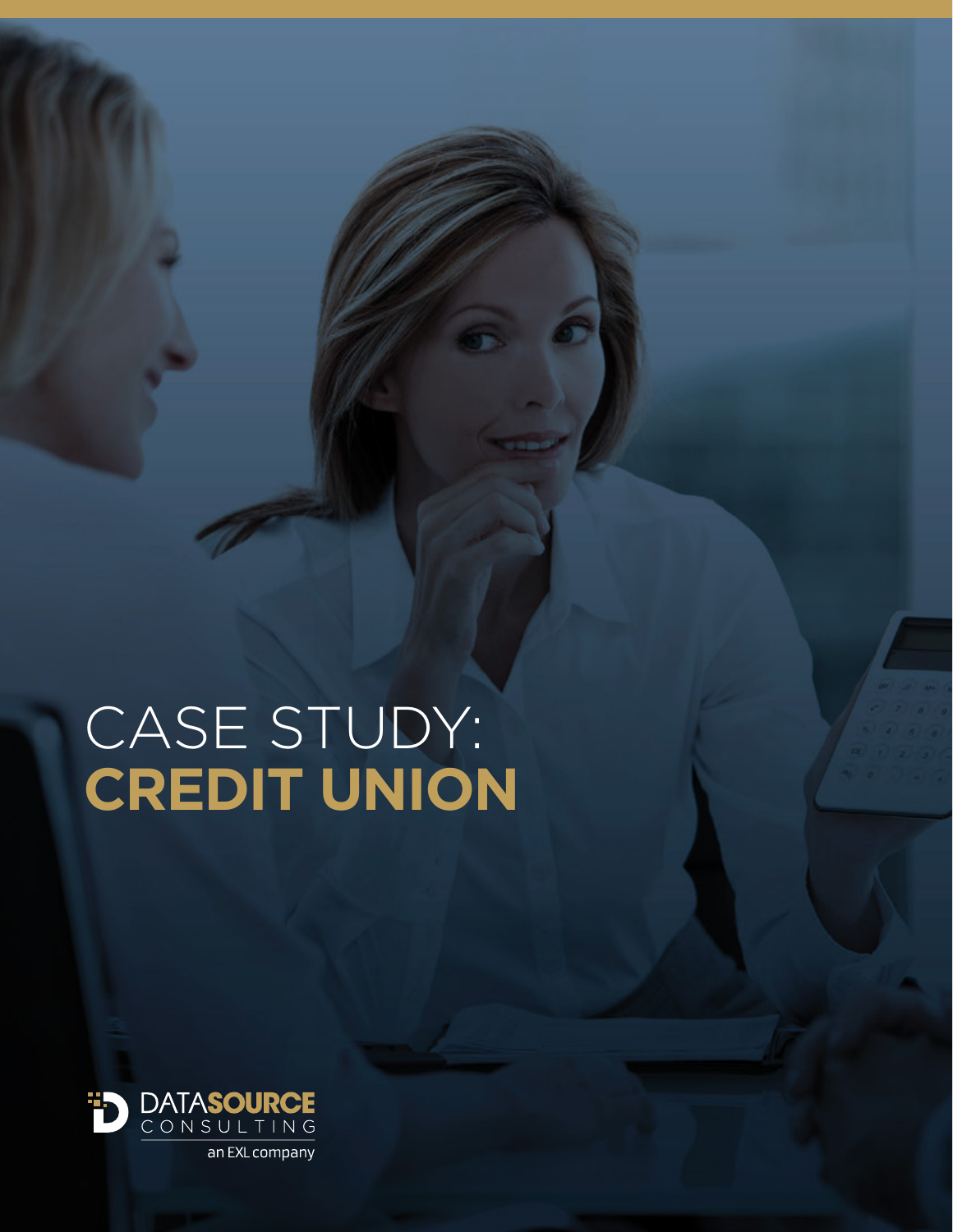# CLIENT BACKGROUND

This leading credit union deployed an enterprise grade reporting tool for more flexible and reliable reporting with advanced analytics. They apply Business Intelligence (BI) best practices to build reporting capabilities, dashboards, and KPIs to continually improve member experience.

## BUSINESS FOCUS

This client has grown into one of the largest full service financial institutions in the Northwest with more than 100,000 members and close to \$2 billion in assets under management. In an effort to build close relationships with each member, the organization is dedicated to delivering new financial services and products − from online and mobile banking to one-on-one, customized financial planning conversations.

# CLIENT CHALLENGE

An early adopter of BI, this credit union is continually committed to leveraging member information as a strategic asset to both improve member relationships and enhance the member experience.

This organization previously partnered with Datasource Consulting to develop a robust enterprise data warehouse solution. They turned to Datasource again to upgrade an existing legacy BI reporting tool. The original data management tool lacked adequate flexibility and enterprise grade functionality.

# THE DATASOURCE SOLUTION

Executive leaders partnered with Datasource to fully leverage their new data warehouse. They also wanted support implementing a more robust enterprise reporting solution offering greater consistency in reporting and more comprehensive dashboard capabilities across the organization. Leaders outlined key objectives for the engagement:

#### **Configure, develop, and implement:**

Develop a project plan to install and configure the new BI technology, develop the metalayer and all needed documentation to support the implementation, and transition to the BI reporting solution.

#### **Access to reporting, dashboards and KPIs:**

Give core business users (20 to 25 individuals) access to a robust self-service reporting solution, including standard reports, dashboards with corporate KPIs, and ad hoc report development capabilities.

#### **Provide support:**

Build the solution for power users to develop and modify reports to accommodate enterprise stakeholders' future analytics needs.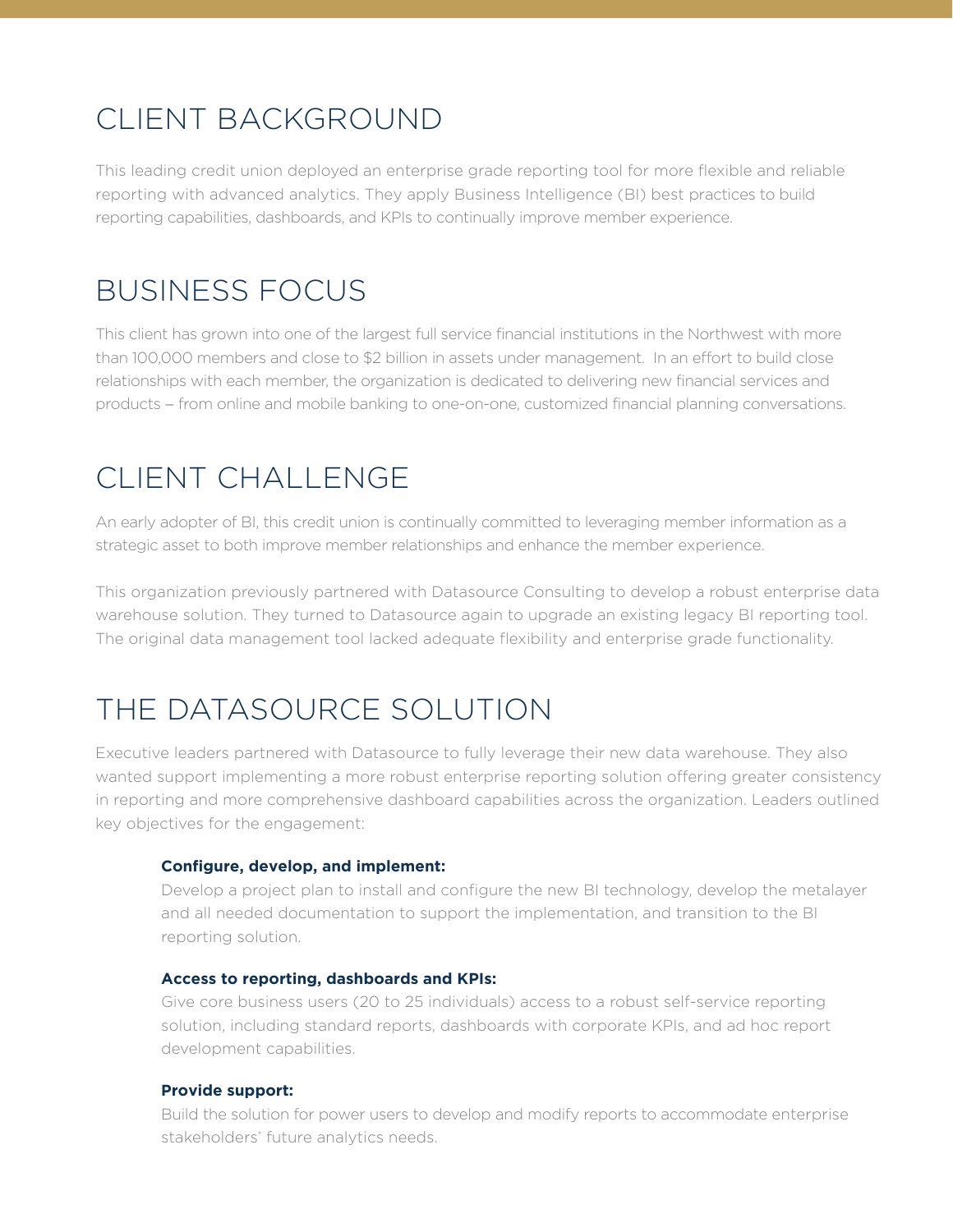### SOLUTION ROADMAP

Datasource worked with the organization's development team and business contacts to outline key deliverables for the project, including the following:

- Analyze existing reports prioritize credit union reports to be built, consolidated, or retired
- Map report contents of critical reports leverage reports written in the previous reporting system against legacy databases and map them to the new data warehouse to be developed using the new BI tool
- Metadata management manage the metadata and allow for expansion as the BI program evolves
- Test cases create test plan to include specific test cases and scenarios as well as anticipated results for future development
- "Gold standard" report approval process document develop documentation and test reporting guidelines to support a report approval process to validate current and future reports before the data is shared

## THE RESULTS:

The BI tool implementation was delivered successfully, both on time and under budget. Executive leaders and business partners were extremely satisfied with the development and implementation. Users were trained on the reporting solution, and the team is on track to fully decommission their legacy reports and data warehouse by year end.

Today, key business users have self-service access to critical member data, reports, and dashboards, as well as other needed credit union data. They can now fully utilize the data warehouse and use the new BI solution for greater insights. Power users can also create customized reports as needed. Through a simplified interface, the solution delivers sophisticated reporting, dashboards, and ad hoc query capabilities utilizing now readily available data.

Users can view the performance of various business areas, which is essential for providing an exceptional experience for members, which in the end is the main goal for this credit union. Data, reporting, and various other analytics prove vital and effective for their users.

members \$2 Billion more than in assets 100,000